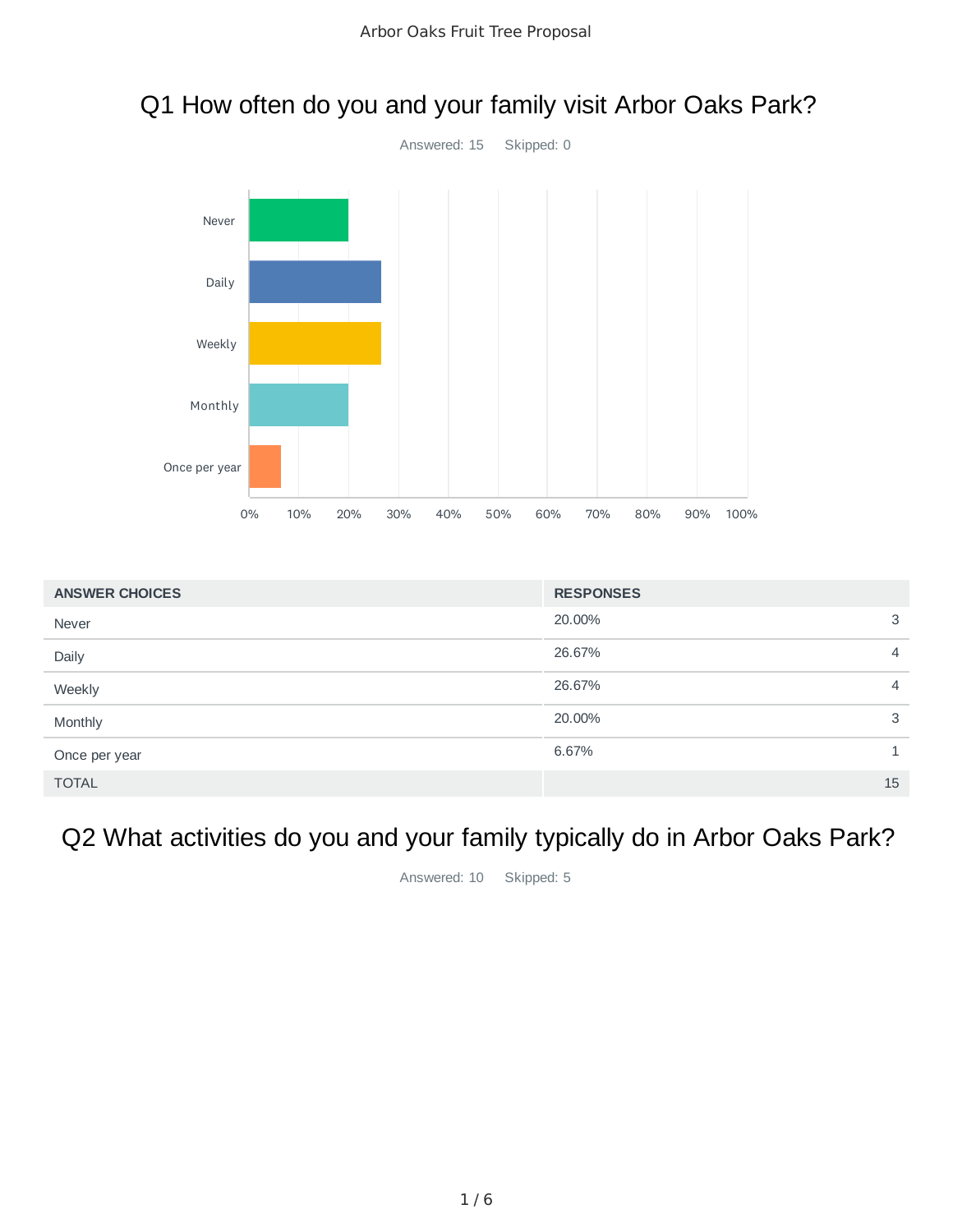#### Arbor Oaks Fruit Tree Proposal



| <b>ANSWER CHOICES</b> | <b>RESPONSES</b> |                |
|-----------------------|------------------|----------------|
| Walking/Running       | 40.00%           | 4              |
| <b>Biking</b>         | 0.00%            | $\mathbf 0$    |
| <b>Ball sports</b>    | 20.00%           | 2              |
| Picnicking            | 0.00%            | $\mathbf 0$    |
| Walking pets          | 40.00%           | $\overline{4}$ |
| <b>TOTAL</b>          |                  | 10             |
|                       |                  |                |

| # | <b>OTHER (PLEASE SPECIFY)</b>                             | <b>DATE</b>         |
|---|-----------------------------------------------------------|---------------------|
|   | Playground with kiddos                                    | 11/11/2021 11:11 AM |
|   | Playground, picnic tables, walking the kids               | 11/7/2021 5:15 PM   |
| 3 | play on the play structures (swings, climber-thingy, etc) | 11/6/2021 7:59 PM   |
|   | Playground                                                | 11/4/2021 4:01 PM   |

# Q3 Would you support seven fruit trees being planted in Arbor Oaks Park?

Answered: 15 Skipped: 0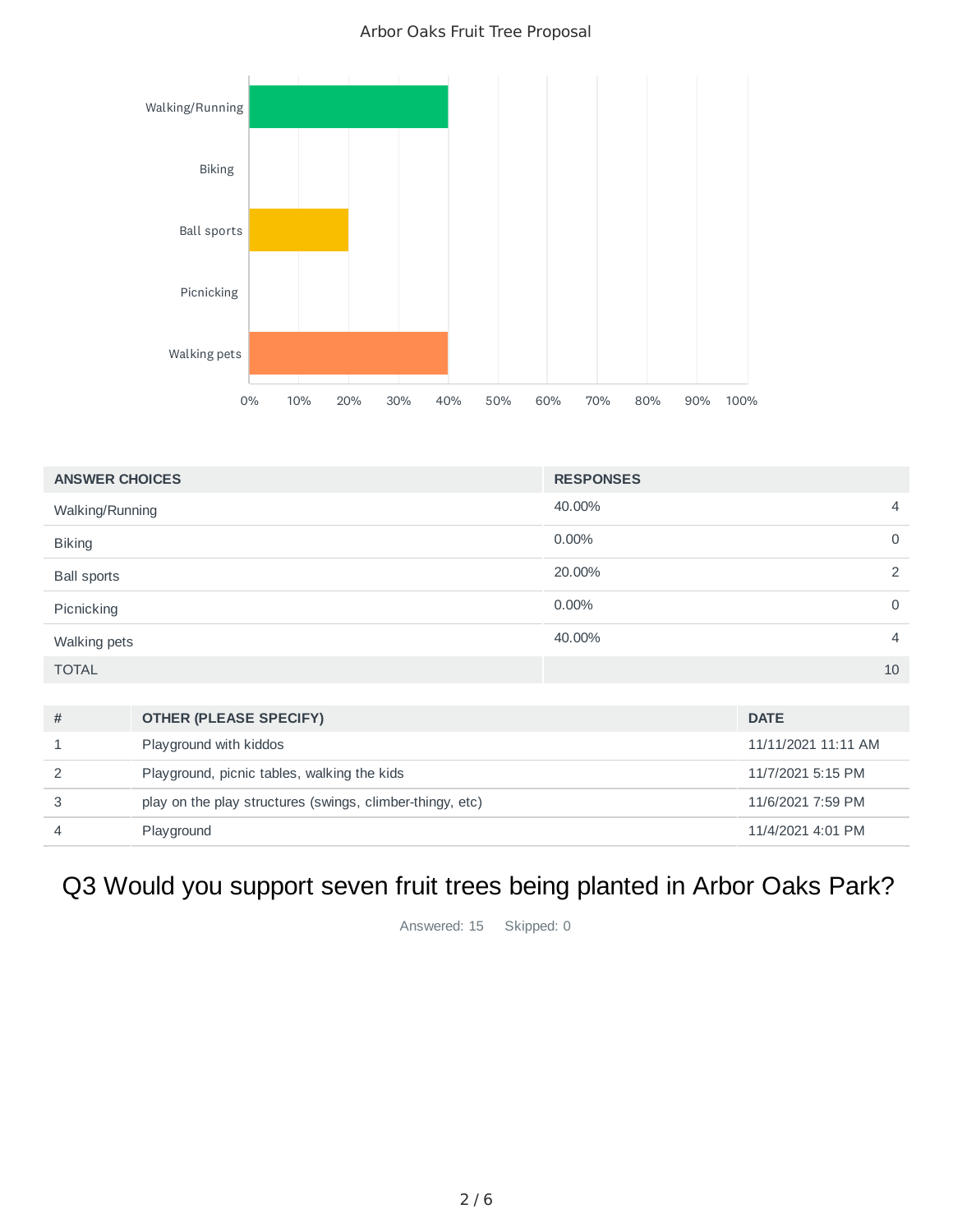Arbor Oaks Fruit Tree Proposal



| <b>ANSWER CHOICES</b> |                                                                                                                                                              | <b>RESPONSES</b> |                   |
|-----------------------|--------------------------------------------------------------------------------------------------------------------------------------------------------------|------------------|-------------------|
| Yes                   |                                                                                                                                                              | 93.33%           | 14                |
| <b>No</b>             |                                                                                                                                                              | 6.67%            |                   |
| Need more information |                                                                                                                                                              | $0.00\%$         | $\Omega$          |
| <b>TOTAL</b>          |                                                                                                                                                              |                  | 15                |
|                       |                                                                                                                                                              |                  |                   |
| #                     | <b>OTHER (PLEASE SPECIFY)</b>                                                                                                                                |                  | <b>DATE</b>       |
|                       | support and encourage WAY MORE than seven fruit trees!!                                                                                                      |                  | 11/7/2021 5:15 PM |
| $\mathcal{P}$         | Fruit trees can be messy. Kids will use the fallen fruit as weapons. Fallen fruit brings bees.<br>Who will clean up the mess? The park isn't kept clean now. |                  | 11/6/2021 7:59 PM |

### Q4 Would you and your family be comfortable picking and consuming fruit from fruit trees in Arbor Oaks Park?



Answered: 15 Skipped: 0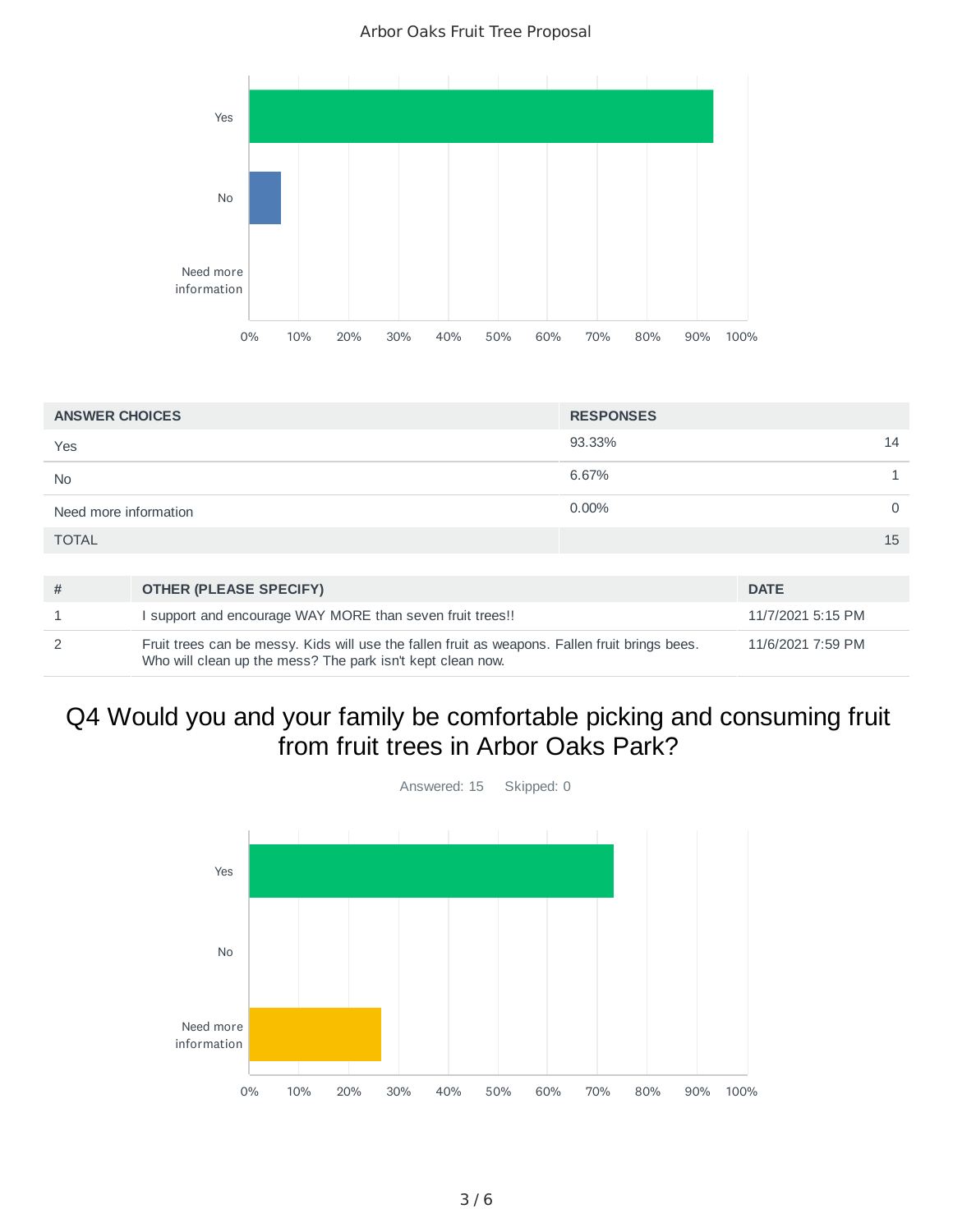| <b>ANSWER CHOICES</b> |                               | <b>RESPONSES</b> |             |   |
|-----------------------|-------------------------------|------------------|-------------|---|
| Yes                   |                               | 73.33%           |             |   |
| <b>No</b>             |                               | $0.00\%$         |             | 0 |
| Need more information |                               | 26.67%           |             | 4 |
| <b>TOTAL</b>          |                               |                  | 15          |   |
|                       |                               |                  |             |   |
| #                     | <b>OTHER (PLEASE SPECIFY)</b> |                  | <b>DATE</b> |   |
|                       | There are no responses.       |                  |             |   |

#### Q5 How frequently would you and your family visit and pick from the fruit trees?



| <b>ANSWER CHOICES</b> | <b>RESPONSES</b> |   |
|-----------------------|------------------|---|
| Never                 | 6.67%            |   |
| Daily                 | 6.67%            |   |
| Weekly                | 40.00%           | 6 |
| Monthly               | 6.67%            |   |
| Once per year         | 40.00%           | 6 |
| <b>TOTAL</b>          | 15               |   |

### Q6 Would you be interested in maintaining fruit trees in Arbor Oaks Park?

Answered: 15 Skipped: 0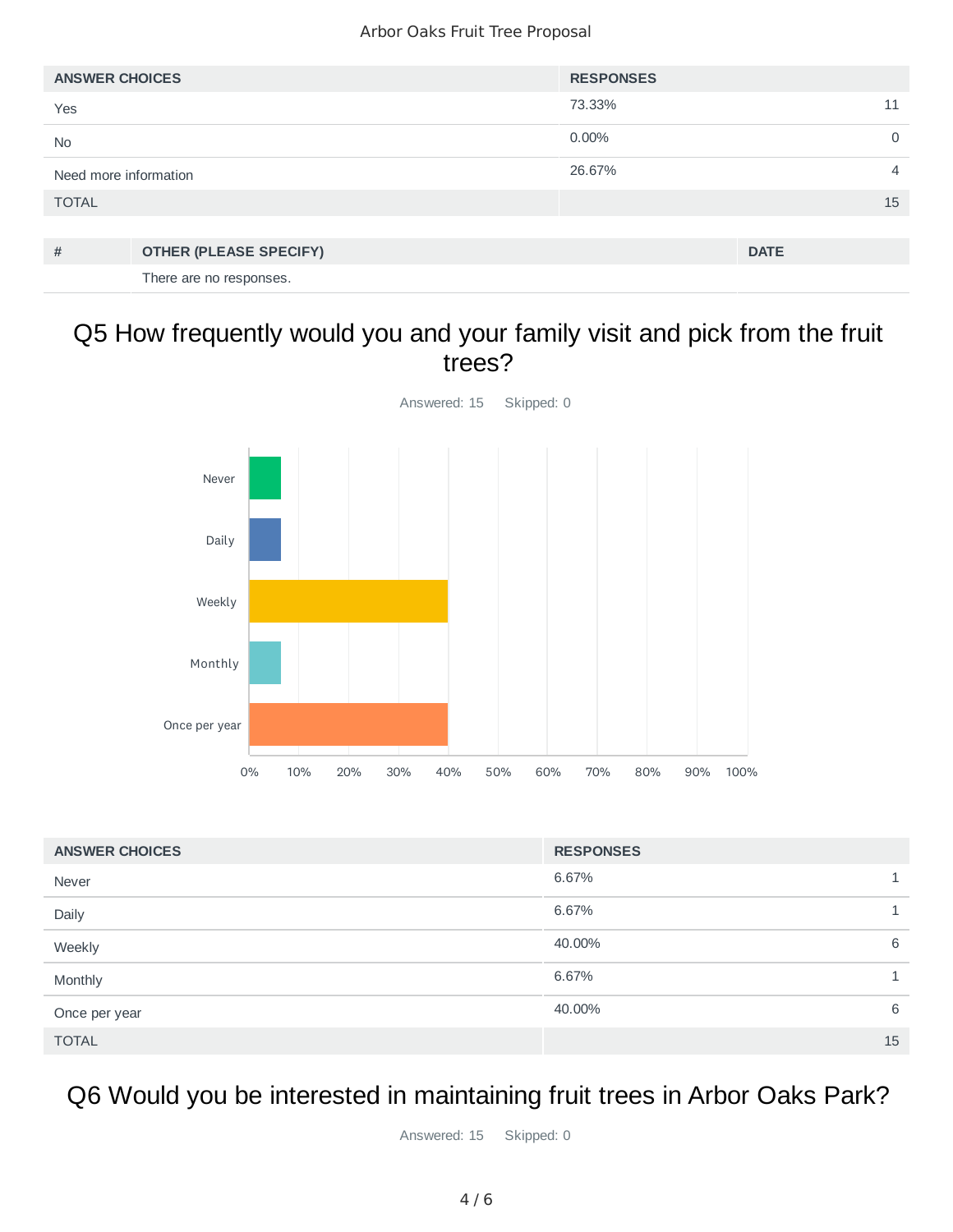#### Arbor Oaks Fruit Tree Proposal



| <b>ANSWER CHOICES</b> | <b>RESPONSES</b> |
|-----------------------|------------------|
| Yes                   | 46.67%           |
| <b>No</b>             | 6.67%            |
| Need more information | 46.67%           |
| <b>TOTAL</b>          | 15               |

| # | IF YES, PLEASE PROVIDE CONTACT INFORMATION FOR US TO REACH OUT TO YOU<br>AND INDICATE WHAT VOLUNTEER ROLE YOU'D LIKE TO PLAY (WATERING, PRUNING,<br><b>MULCHING, ETC.)</b> | <b>DATE</b>         |
|---|----------------------------------------------------------------------------------------------------------------------------------------------------------------------------|---------------------|
|   |                                                                                                                                                                            | 11/21/2021 5:40 PM  |
|   |                                                                                                                                                                            | 11/13/2021 12:38 PM |
|   |                                                                                                                                                                            | 11/7/2021 5:15 PM   |
| 4 |                                                                                                                                                                            | 11/5/2021 7:20 PM   |
| 5 |                                                                                                                                                                            | 11/4/2021 7:41 AM   |

# Q7 If yes, for how long would you like to volunteer?

Answered: 14 Skipped: 1